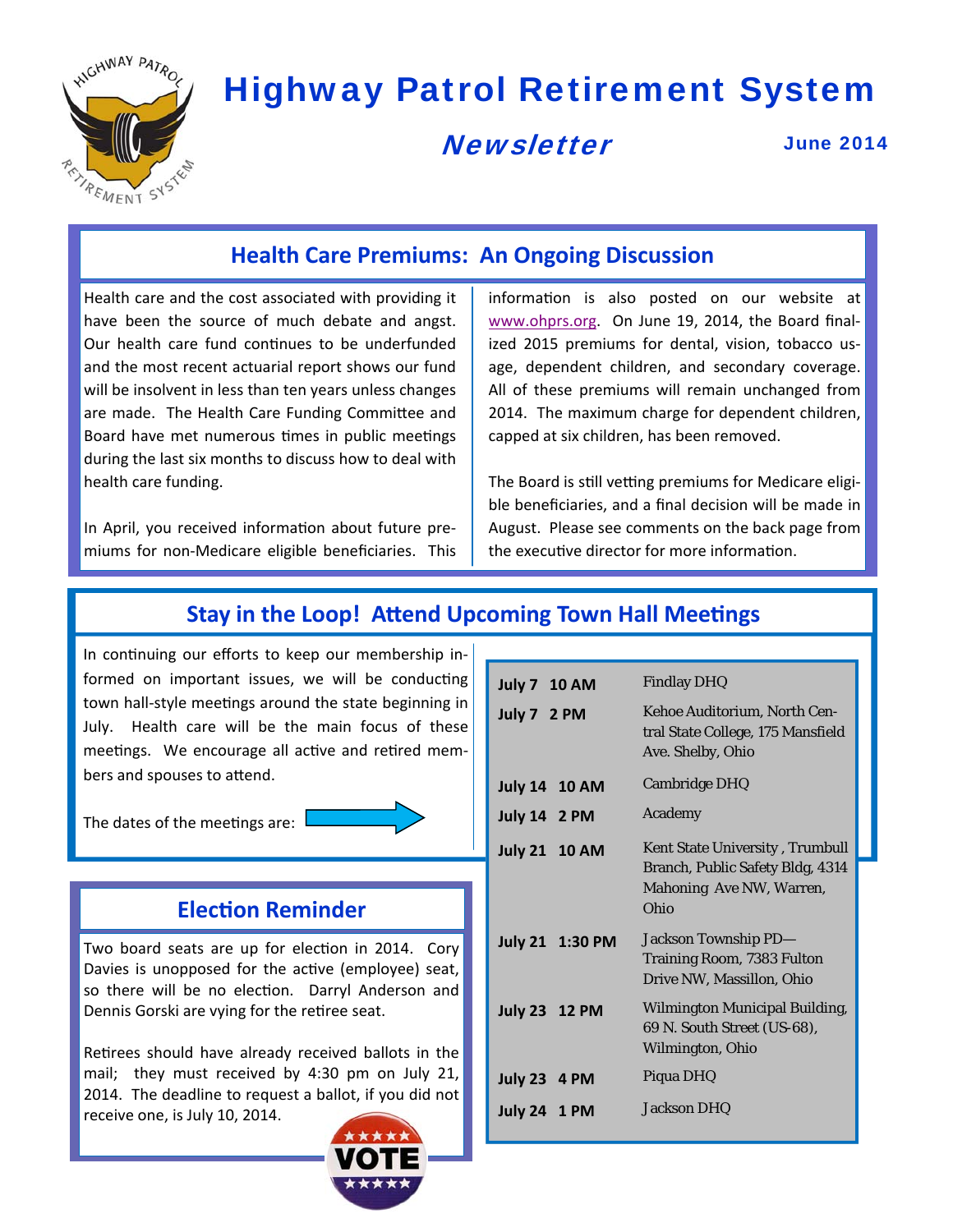

# **HPRS Staff Developments**

On Friday, May 30, 2014, Wayne Warner retired from HPRS. He was hired in early 2012 as Chief Financial Officer. HPRS appreciates Wayne's service and commitment to the System.

Wayne will continue to work with HPRS as a consultant on health care and other projects.

We wish Wayne the best in his retirement!



Michael Press was hired on May 19, 2014 as Finance Director/Benefits Administrator. Mike graduated from Ohio University with a degree in accounting, finance and business pre-law. Upon graduating from OU, Mike passed the Ohio CPA exam. He then attended Capital University Law School and graduated in 2011. Mike came

to HPRS from the Ohio Auditor of State's Office, where he served as Assistant Legal Counsel.

We welcome Mike to the HPRS team!!





## **Bean Luncheon**

On April 14th, Colonel Paul Pride hosted probably one of the largest bean luncheons and retiree outreach meetings in recent memory at the Academy. Over 150 retirees and active members attended.



**The Ohio Department of TaxaƟon** has released revised employer withholding tables, effective July 1, 2014. As a result, you may notice a decrease in your state withholding and an increase in net pay on your check.

#### **Date Investment Portfolio Market Value YTD Increase/**  $6/6/2014$  (est.)  $8831,209,000$  3.9% 12/31/2013 | \$813,953,000 | 19.6% 12/31/2012 \$717,036,000 11.9% 12/31/2011 \$679,404,000

# **HPRS Investment Returns**



On May 16th, the annual Gabfest was held at the Das Dutch Kitchen in Dalton, Ohio. Over 50 retirees, active

**Gabfest**

The program was emceed by J.P. Allen and included comments from Colonel Paul Pride and Executive Director Mark Atkeson. Thanks go out to Jim Chapman for hosting

members, and spouses were in attendance.

this year's event.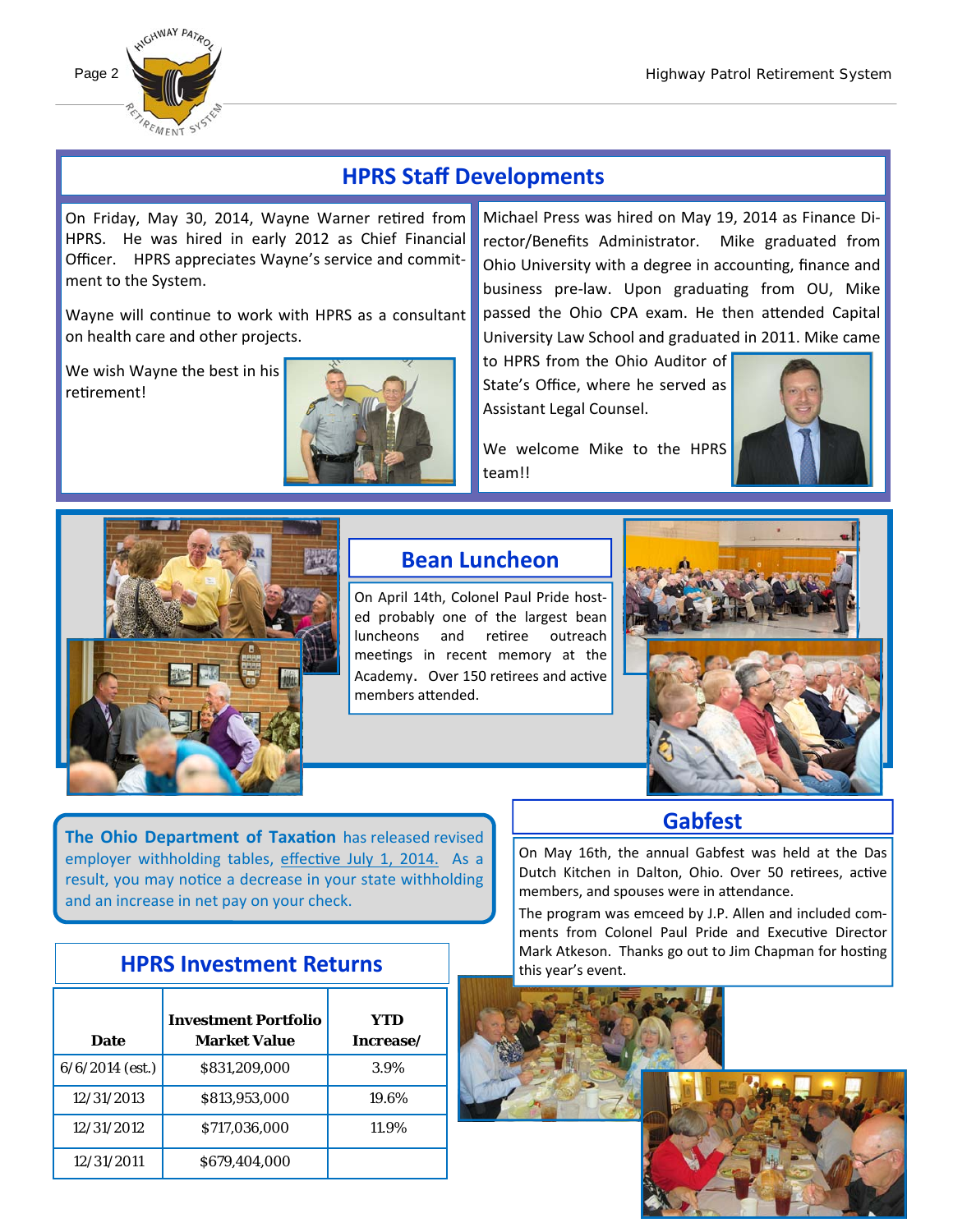

### **Purchasing Service Credit**

Service credit is important to all of our members – it determines when you can retire and how much of a pension you receive. Basically, you receive a day of service credit for every day you work. But, there are many other ways you can purchase service credit, the most common of which is military service. You can also transfer service from other Ohio retirement systems such as OP&F. The following are some of the basics on military service credit (we will hit service from other systems in the future).

You can purchase two types of active military time. You can purchase up to seven years of service that occurs while you are an employee of the Patrol (most commonly a Reservist that is called-up) and up to five years of service that occurred prior to your employment with the Patrol (up to ten if you were a POW). The system for the purchase is fairly straightforward: (1) call HPRS to request an estimate of the cost; (2) find or request your DD-214 (this is the only form we can accept); (3) complete a short application and make the payment and you will receive your credit. Simple enough. But there are a few points you should remember.

First, your duty as a Reservist (and with the National Guard) usually is eligible for purchase. Many believe they can only purchase time when they are overseas  $$ this is not the case. But you still cannot have more than

one year of service credit. So, if you work for the Patrol the entire year, you cannot also purchase your weekends with the Reserve or Guard and get over a year. Second, the longer you wait, the more expensive your purchase. The cost of your service is based on the member contribution rate at the time (right now it is 11.5%) plus interest. The current interest rate is 8% and it compounds annually, so again, please call us as soon as you can. If your service occurs while you are an employee of the Patrol, you can avoid interest if you purchase soon enough. You usually have to make the purchase within five years or three times your length of service, whichever is less.

Finally, even if you call right away, the cost can be high. For instance, assume you serve for a year and your salary is around \$45,000, the cost, without interest, would be \$5,175 (assuming the current 11.5% rate). You have several options to make this payment. You can write a check if that is feasible, or you can pay with funds from your tax deferred accounts such as deferred compensation. You can also have deductions made from your pay. You would have to complete the purchase before you retire OR enter DROP. We would be happy to discuss these options with you, so please give us a call and, most importantly, thank you for your service.

#### **North Coast Sunbird**

**Make plans to aƩend the OSHP ReƟrees' AssociaƟon Sunbird on August 9, 2014 at the Ohio Veteran's Home Pavilion in Sandusky, Ohio. ReservaƟons are due by July 25, 2014.** 

**Further informaƟon can be obtained by logging into the ReƟrees' AssociaƟon website** at **www.oshpretiree.org.** You **may also contact Doris Blosser at 614‐430 ‐3554.**

### **HPRS Facts & Figures**

|                                              | <b>Number</b> | <b>Average Benefit</b> | <b>Average Age</b> |
|----------------------------------------------|---------------|------------------------|--------------------|
| <b>Service Retirees</b>                      | 1,114         | \$43,425               | 66.2               |
| <b>Surviving Spouses/</b><br><b>Children</b> | 248/24        | \$16,767/\$2,224       | 75.2/20.8          |
| <b>Disability Retirees</b>                   | 125           | \$33,940               | 53.3               |
| <b>Total</b>                                 | 1,511         | \$37,690               | 65.9               |

Data as of 6/19/2014